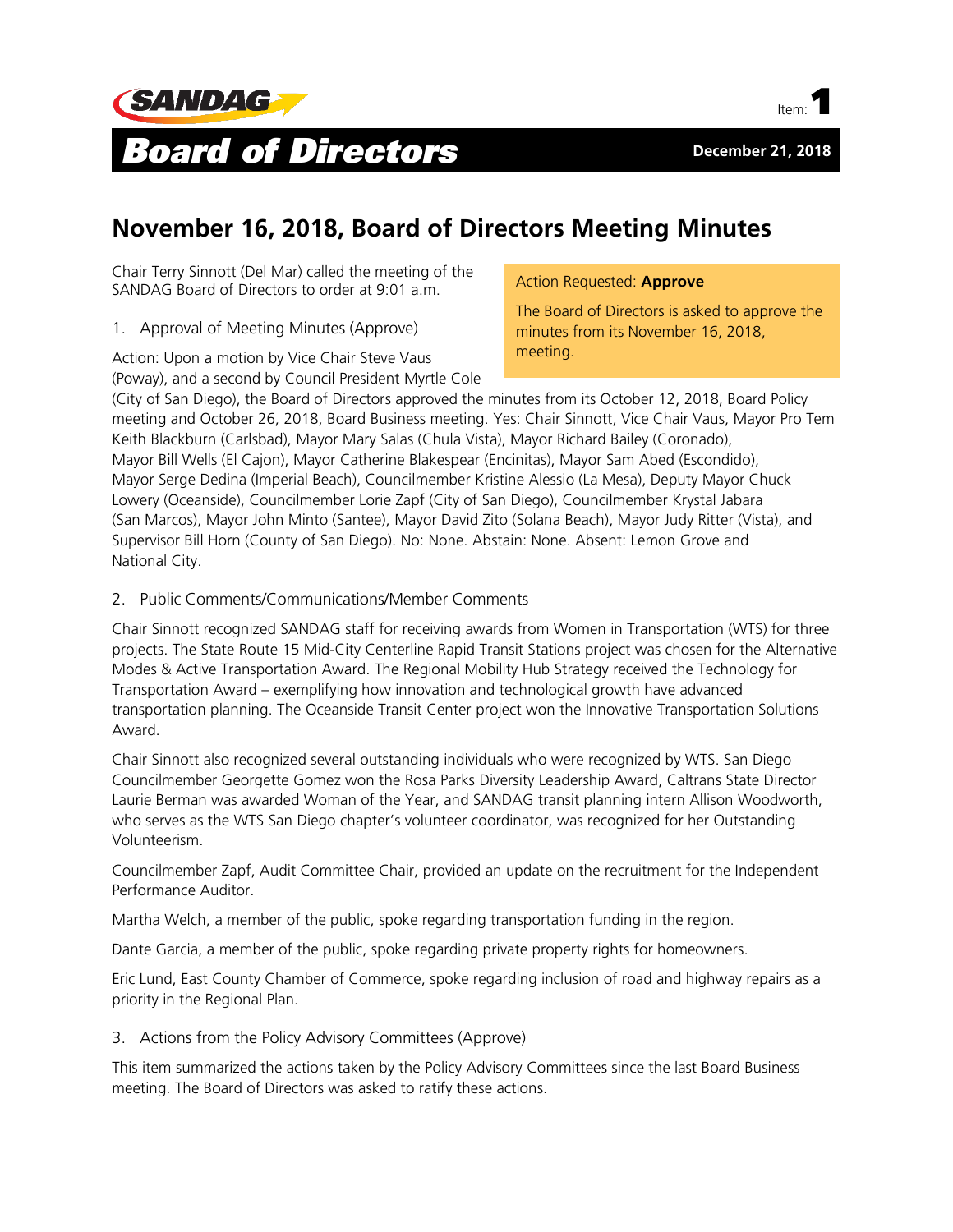Action: Upon a motion by Supervisor Horn, and a second by Mayor Wells, the Board of Directors approved Item No. 3. Yes: Chair Sinnott, Vice Chair Vaus, Mayor Pro Tem Blackburn, Mayor Salas, Mayor Bailey, Mayor Wells, Mayor Blakespear, Mayor Abed, Mayor Dedina, Councilmember Alessio, Deputy Mayor Lowery, Councilmember Zapf, Councilmember Jabara, Mayor Minto, Mayor Zito, Mayor Ritter, and Supervisor Horn. No: None. Abstain: None. Absent: Lemon Grove and National City.

## **Consent**

4. Delegated Actions Taken by the Executive Director (Information)

In accordance with various SANDAG Board Policies, this report summarized certain delegated actions taken by the Executive Director since the last Board Business meeting.

5. Meetings and Events Attended on Behalf of SANDAG (Information)

Board members provided brief reports orally or in writing on external meetings and events attended on behalf of SANDAG since the last Board Business meeting.

6. Quarterly Finance Report and Update on Financial Markets – Through September 2018 (Information)

This quarterly report provided an update on the financial markets, economy, and SANDAG investments and debt.

7. Quarterly Progress Report on Transportation Projects – Through September 2018 (Information)

This quarterly report provided an update on major SANDAG and Caltrans projects and programs in the San Diego region.

Jennifer Hunt, San Diego County Bicycle Coalition, spoke regarding safety issues for bike riders at transit stations.

Action: Consent Items Nos. 4 through 7 were presented for information only.

# **Chair's Reports**

8. Election of 2019/2020 SANDAG Board Officers (Approve)

The Nominating Committee recommended that the Board of Directors approve the following slate of candidates for 2019/2020 Board Officer positions:

- Chair Poway Mayor Steve Vaus
- Vice Chair Encinitas Mayor Catherine Blakespear

Additional nominations for any officer position may be made by Board members at the meeting.

Mayor Ron Morrison (National City), Nominating Committee Chair, presented the item.

Clive Richard, a member of the public, spoke regarding his support for SANDAG leadership.

Action: Upon a motion by Mayor Minto, and a second by Mayor Bailey, the Board of Directors approved the slate of officers for the 2019/2020 Board of Directors. Yes: Chair Sinnott, Vice Chair Vaus, Mayor Pro Tem Blackburn, Mayor Salas, Mayor Bailey, Mayor Wells, Mayor Blakespear, Mayor Abed, Mayor Dedina, Councilmember Alessio, Mayor Racquel Vasquez (Lemon Grove), Mayor Morrison, Deputy Mayor Lowery, Councilmember Zapf, Councilmember Jabara, Mayor Minto, Mayor Zito, Mayor Ritter, and Supervisor Horn. No: None. Abstain: None. Absent: None.

9. Regional Housing Needs Assessment Steering Committee (Information)

Chair Sinnott provided an update on the Regional Housing Needs Assessment Steering Committee.

Action: This item was presented for information.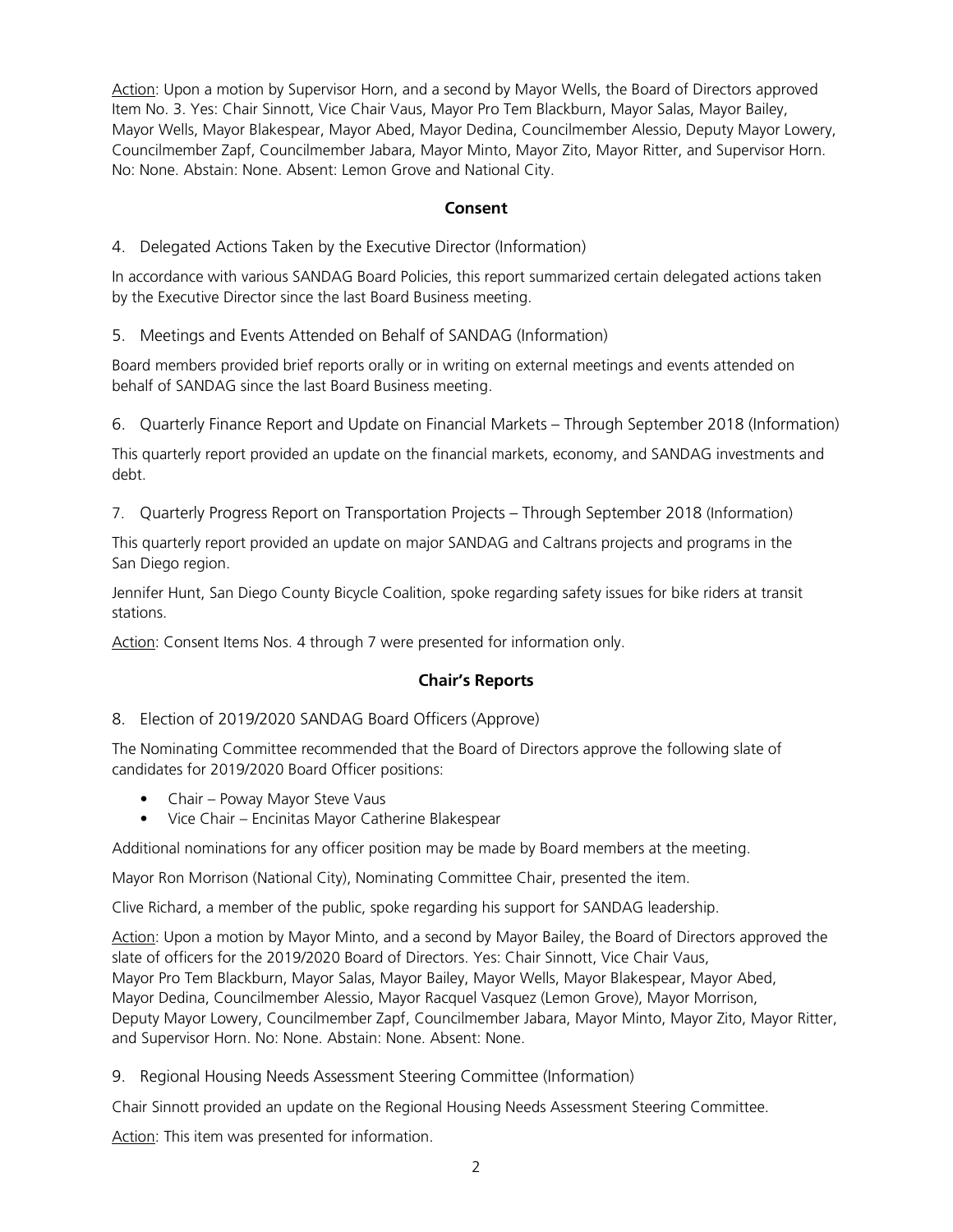#### **Reports**

10. Buena Vista Lagoon Enhancement Project (Adopt)

The Board of Directors was asked to adopt Regional Transportation Commission (RTC) Resolution No. RTC-2018-02 regarding the Buena Vista Lagoon, approving the Saltwater Alternative as the project, certifying the Final Environmental Impact Report, and adopting the Findings, Statement of Overriding Considerations, and Mitigation Monitoring and Reporting Program.

Keith Greer, Principal Regional Planner, presented the item. John Tenaglia, a member of the public, spoke in opposition to this item. Jim Petronellia, a member of the public, spoke in opposition to this item. Henry Eversole, a member of the public, spoke in opposition to this item. RQ Shupe, a member of the public, spoke in opposition to this item. Addie Firtel, a member of the public, spoke in opposition to this item. Ed Pert, California Department of Fish and Wildlife, spoke in support of this item. Paul Ingram, a member of the public, spoke in opposition to this item. John Rouse, a member of the public, spoke in opposition to this item. Paul Alanis, a member of the public, spoke in opposition to this item. Gregory Stone, a member of the public, spoke in opposition to this item. Jim Gates, a member of the public, spoke in opposition to this item. Stephanie Fox, a member of the public, spoke in opposition to this item. Barbara Metzler, a member of the public, spoke in opposition to this item. Paul Keller, a member of the public, spoke in opposition to this item. Kasey Cinciarelli, a member of the public, spoke in support of this item. Michael Jones, a member of the public, spoke in opposition to this item. Regg Antle, a member of the public, spoke in opposition to this item. Chris Watson, a member of the public, spoke in opposition to this item. Manuel Mancillas, a member of the public, spoke in opposition to this item. Mendel Stewart, U.S. Fish and Wildlife Service, spoke in support of this item. Natalie Shapiro, a member of the public, spoke in support of this item. Cobe Haskell, a member of the public, spoke in opposition to this item. Fred Sandquist, Batiquitos Lagoon Foundation, spoke in support of this item. Dennis Huckabay, a member of the public, spoke in support of this item. Daniel Muhe, a member of the public, spoke in opposition to this item. Scott Sterling, a member of the public, spoke in opposition to this item. Bob Schulz, a member of the public, spoke in opposition to this item. John Reitnouer, a member of the public, spoke in opposition to this item. Diane Nyguard, Preserve Calavera, spoke in support of this item.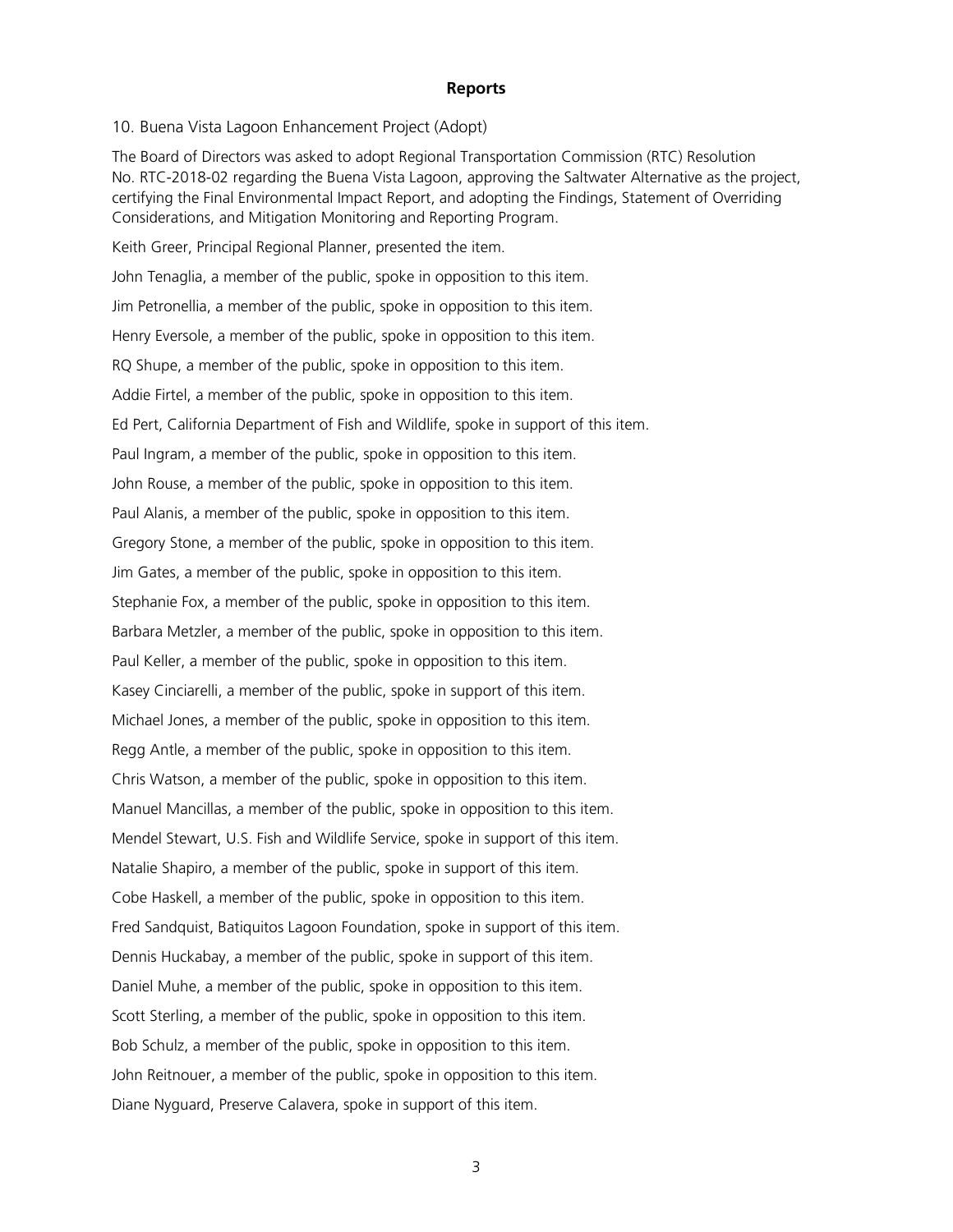Action: Upon a substitute motion by Mayor Salas, and a second by Mayor Minto, the Board of Directors approved a six-month extension in order to study the legal implications of the project. Yes: Mayor Pro Tem Blackburn, Mayor Salas, Mayor Bailey, Mayor Wells, Mayor Abed, Councilmember Zapf, Councilmember Jabara, and Mayor Minto. No: Chair Sinnott, Mayor Blakespear, Mayor Dedina, Councilmember Alessio, Mayor Vazquez, Mayor Morrison, Deputy Mayor Lowery, Mayor Zito, and Supervisor Horn. Abstain: None. Absent: Poway and Vista.

11. San Diego Forward: The 2019-2050 Regional Plan – Network Concepts Outreach Update (Information)

Charles "Muggs" Stoll, Director of Land Use and Transportation Planning, presented an overview of feedback that has been gathered on the network concepts circulated for review in October, including input on which components are most important for inclusion in San Diego Forward: The 2019-2050 Regional Plan.

Ana Reynoso, Environmental Health Coalition, spoke regarding increased investment in transit options and prioritizing environmental justice communities.

Jack Shu, Cleveland National Forest Foundation, spoke regarding increased investment in transit options and prioritizing environmental justice communities.

Gretchen Newsom, IBEW 569, spoke regarding increased investment in light rail and transit, and prioritizing environmental justice communities.

Sophie Wolfram, Climate Action Campaign, spoke regarding increased investment in light rail and transit, prioritizing environmental justice communities, and meeting greenhouse gas targets.

Eric Lund, East County Chamber of Commerce, spoke regarding prioritizing highway and road infrastructure improvements in the Regional Plan.

Jennifer Hunt, San Diego County Bicycle Coalition, spoke regarding increased investment in light rail and transit to support bike accessibility.

Action: This item was presented for information.

## 12. Continued Public Comments

There were no continued public comments.

## 13. Upcoming Meetings

The next Board Policy meeting is scheduled for Friday, December 7, 2018, at 10 a.m. The next Board Business meeting is scheduled for Friday, December 21, 2018, at 9 a.m. Please note, these meetings are scheduled for the first and third Fridays respectively, due to the holiday schedule.

## 14. Adjournment

Chair Sinnott adjourned the meeting at 12:04 p.m.